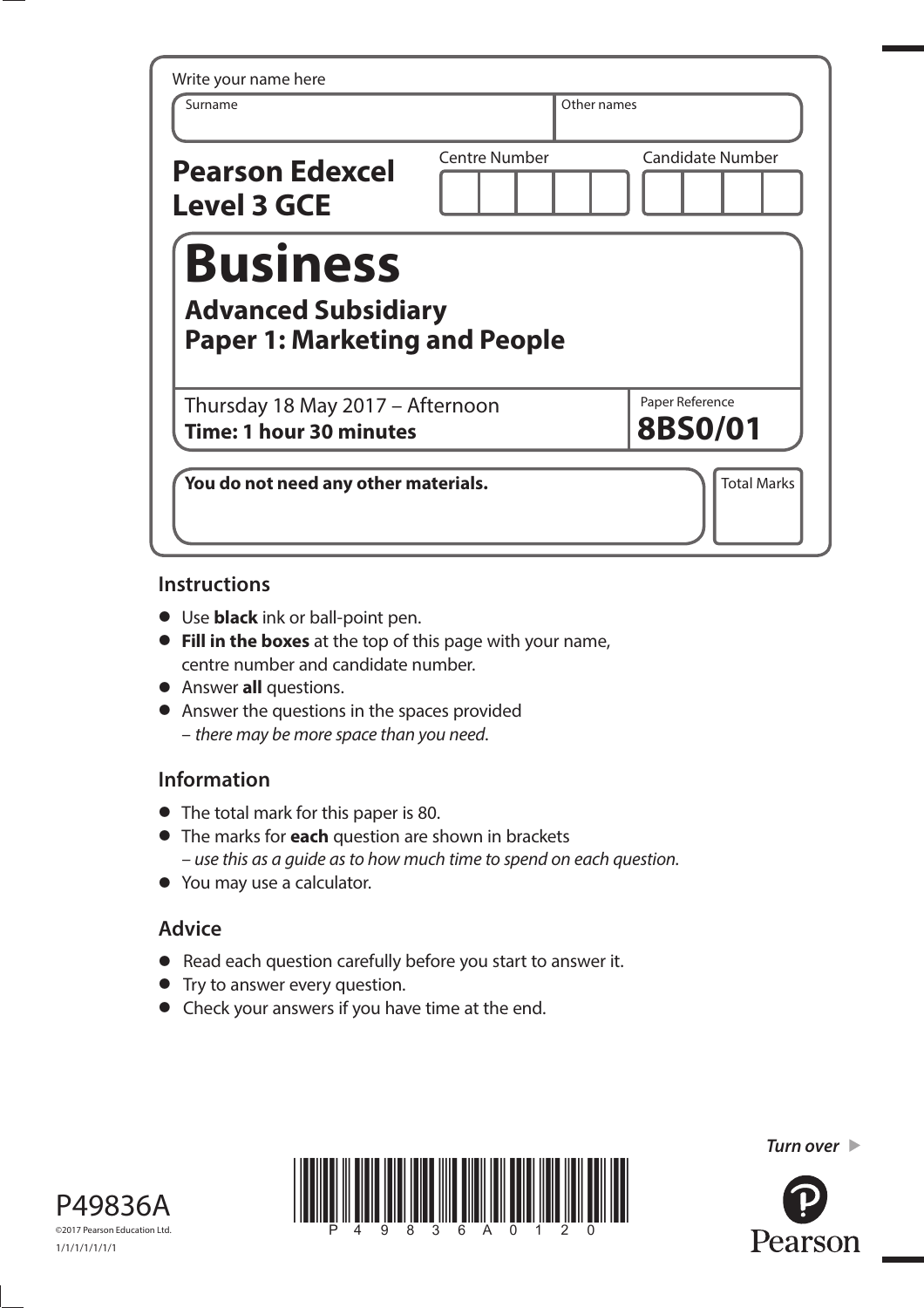## **Answer ALL questions.**

#### **SECTION A**

## **Read Extract A before answering Question 1.**

#### **Write your answers in the spaces provided.**

#### **Extract A**

## **Marks & Spencer's (M&S) plan to revive its brand**

High street brand M&S has long been a sign of British quality and tradition. It provides a range of food, clothing and homeware, but over the past two years the business has struggled to maintain its iconic status.

New chief executive, Steve Rowe, is reviewing the future of its range of fashion brands as part of an overhaul of its struggling clothing business. "Our priority is fixing clothing" said Rowe, womenswear seems to be the problem area. M&S has lost touch with what the 50+ age group really want and also needs to attract younger customers, such as those at the top end of NEXT's demographic of 25 to 45-year-olds.

Rowe acknowledged that some of its clothing needs to be more competitively priced. M&S sold 30,000 pairs of black jeggings - a 200% increase - after cutting the price by £2 to £17.50.

M&S's food business is still very strong. Shoppers are more than happy to buy at M&S, but they need to see non-food merchandise they like as well. Shoppers are much choosier these days, meaning M&S needs to become more market orientated.

> (Sources: adapted from Marks & Spencer Results: A Tale Of Two Halves © 2016 Mintel Group Ltd and New M&S boss brands latest clothing sales fall 'unsatisfactory' © 2016 Guardian News and Media Limited)

5

**DOMORATIVE IN THE MARKET** 

**DOOMORAL RESERVED IS A FEMALE** 

**DO NOT WRITE IN THIS AREA** 

 $1<sub>0</sub>$ 

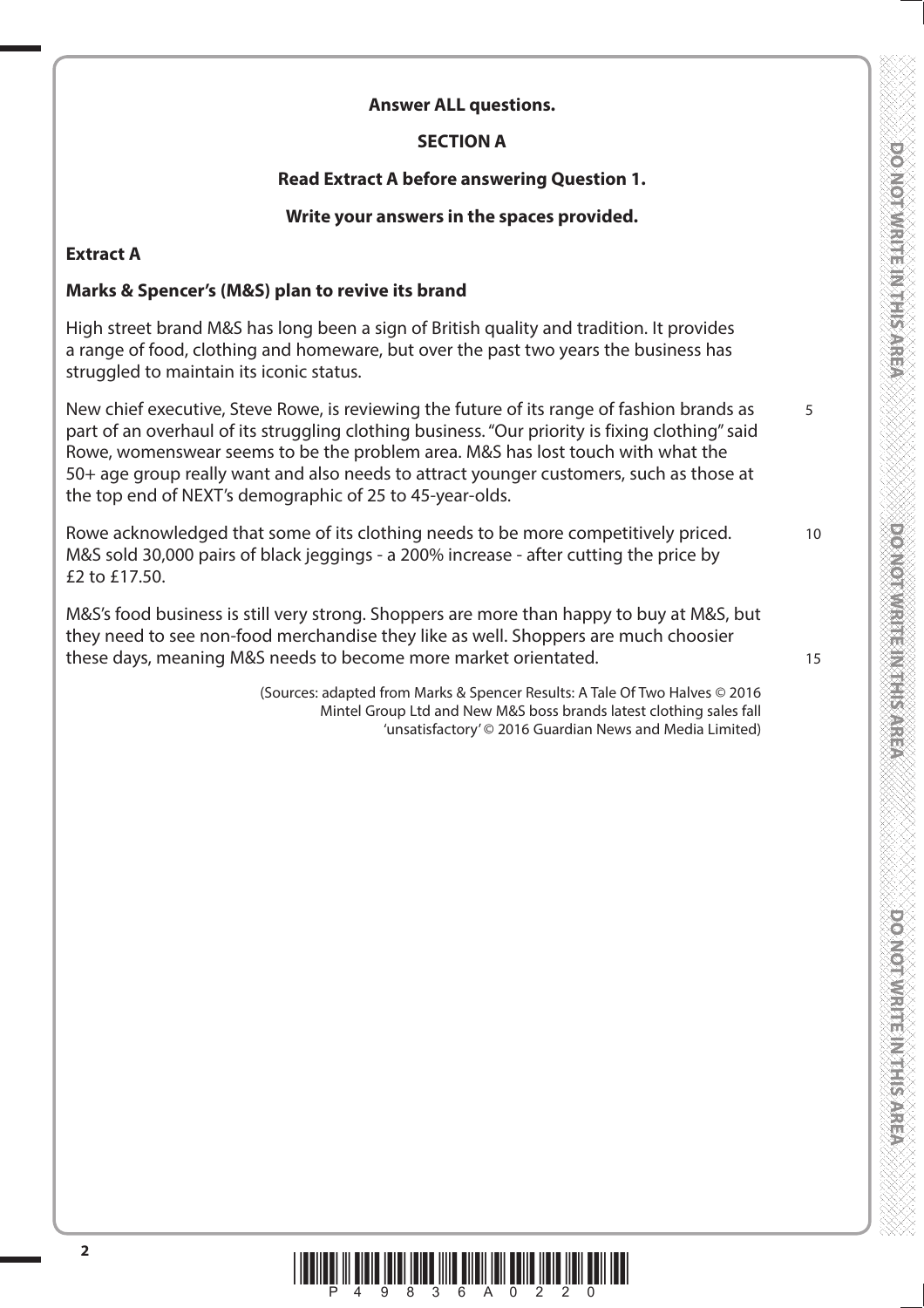| $\mathbf{1}$ | (a) What is meant by competitive pricing?           | (2) |
|--------------|-----------------------------------------------------|-----|
|              | (b) What is meant by market orientation?            | (2) |
|              | (c) Explain how M&S could build its clothing brand. | (4) |
|              |                                                     |     |
|              |                                                     |     |
|              |                                                     |     |
|              |                                                     |     |

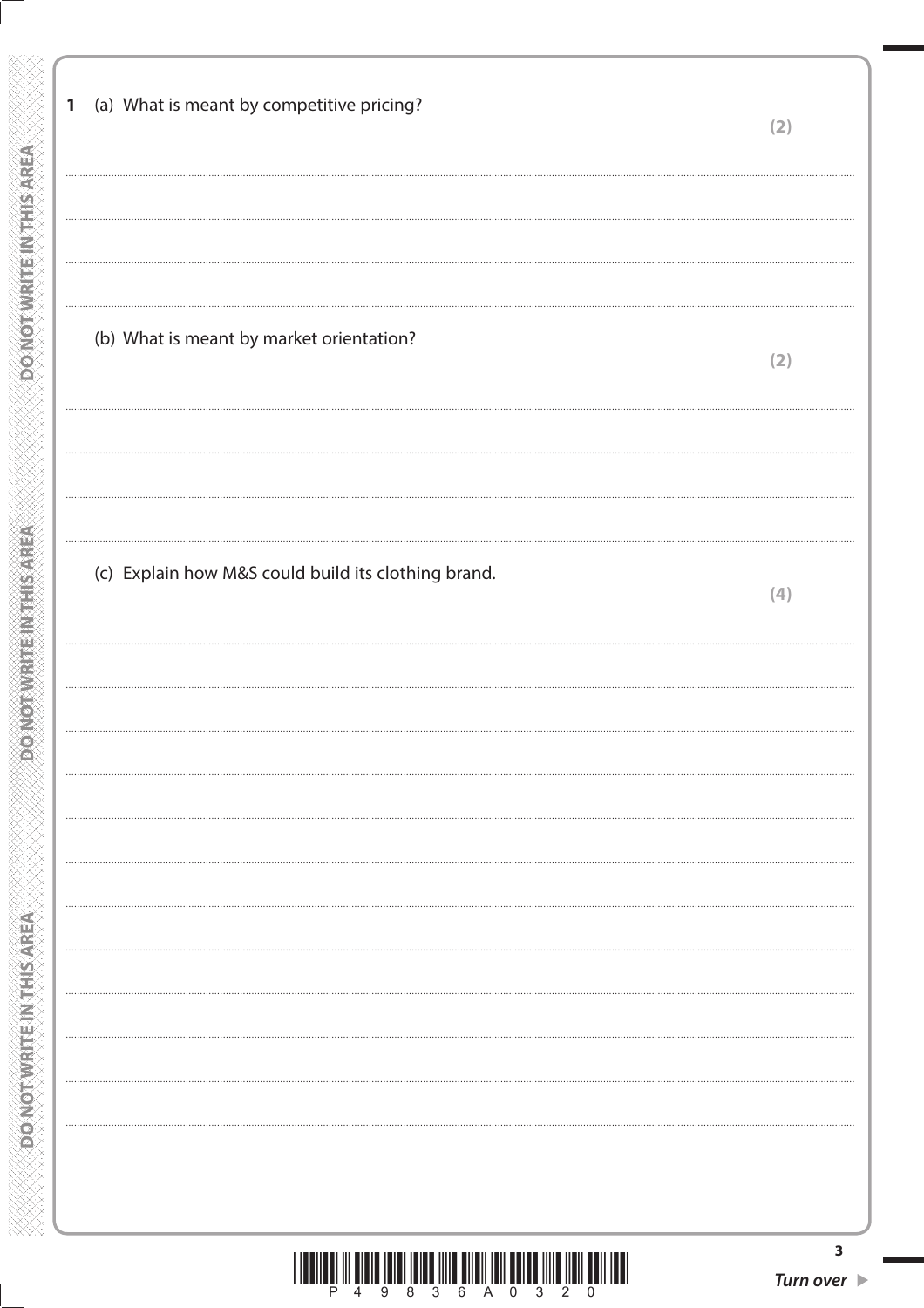| (d) Construct a market map to illustrate the impact of M&S's decision to aim its |
|----------------------------------------------------------------------------------|
| clothing range at a younger target market.                                       |

K)<br>K

DO NOT WRITE IN THIS AREA

**DONOTAMENT HIS AREA** 

XXXXXX

DO NOTWRITE IN THIS AREA

XXX

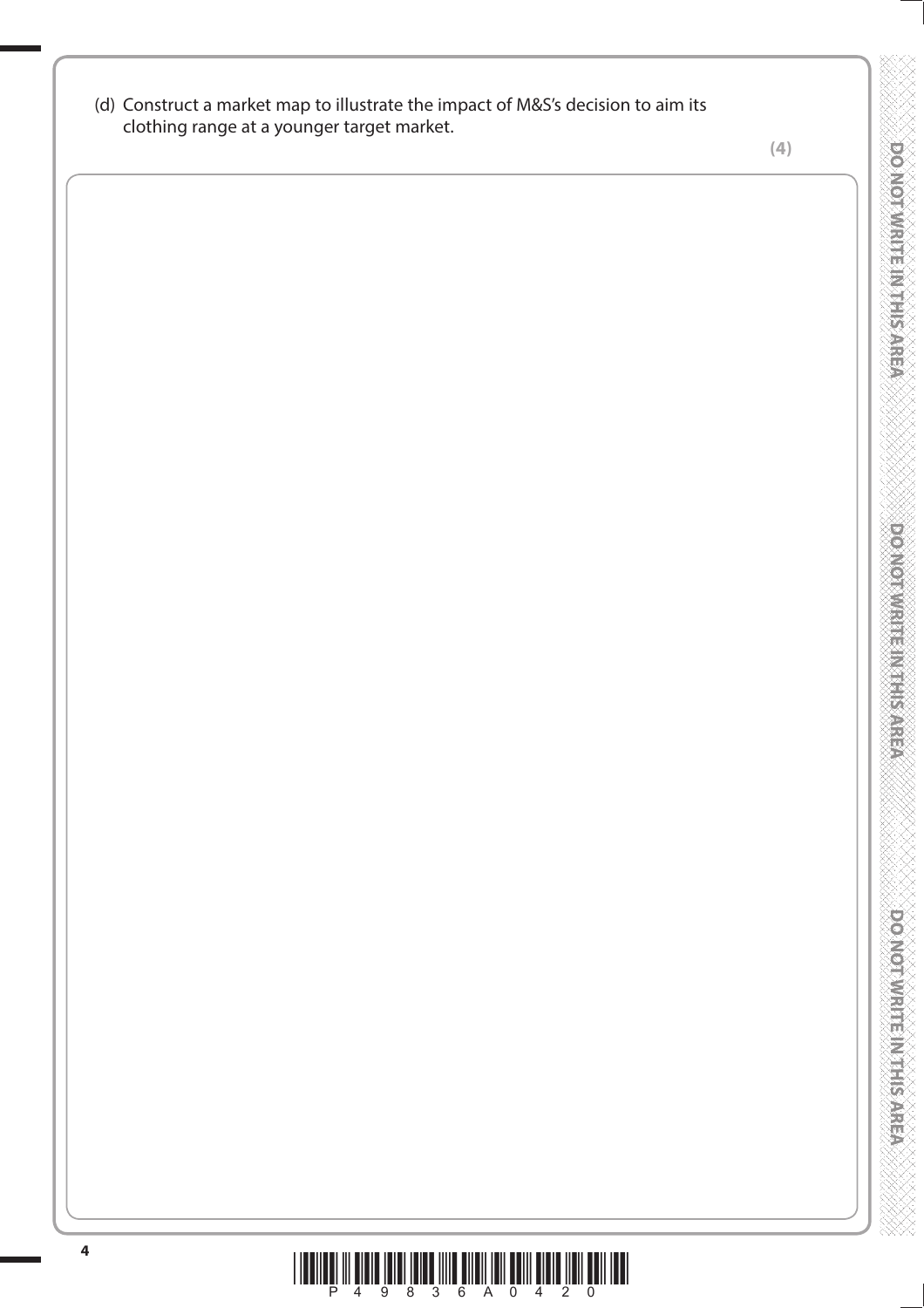**DONOT WRITE INTHIS AREA** 

**DO NOT WRITE INTHIS AREA** 

**DO NOT WRITE IN THIS AREA**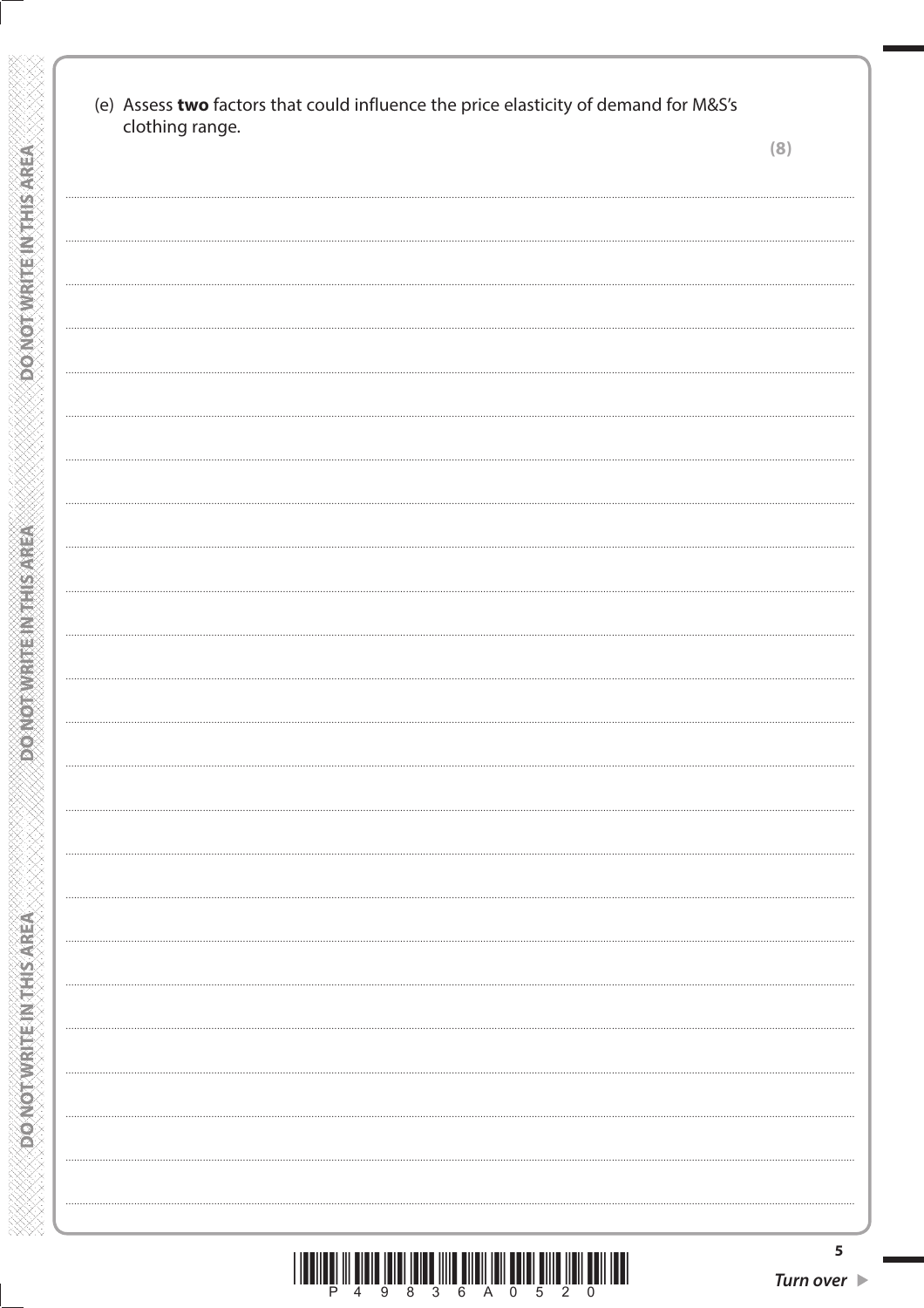| (10) |
|------|
|      |
|      |
|      |
|      |
|      |
|      |
|      |
|      |
|      |
|      |
|      |
|      |
|      |
|      |
|      |
|      |
|      |
|      |
|      |
|      |
|      |
|      |
|      |
|      |
|      |
|      |
|      |
|      |
|      |
|      |
|      |
|      |
|      |
|      |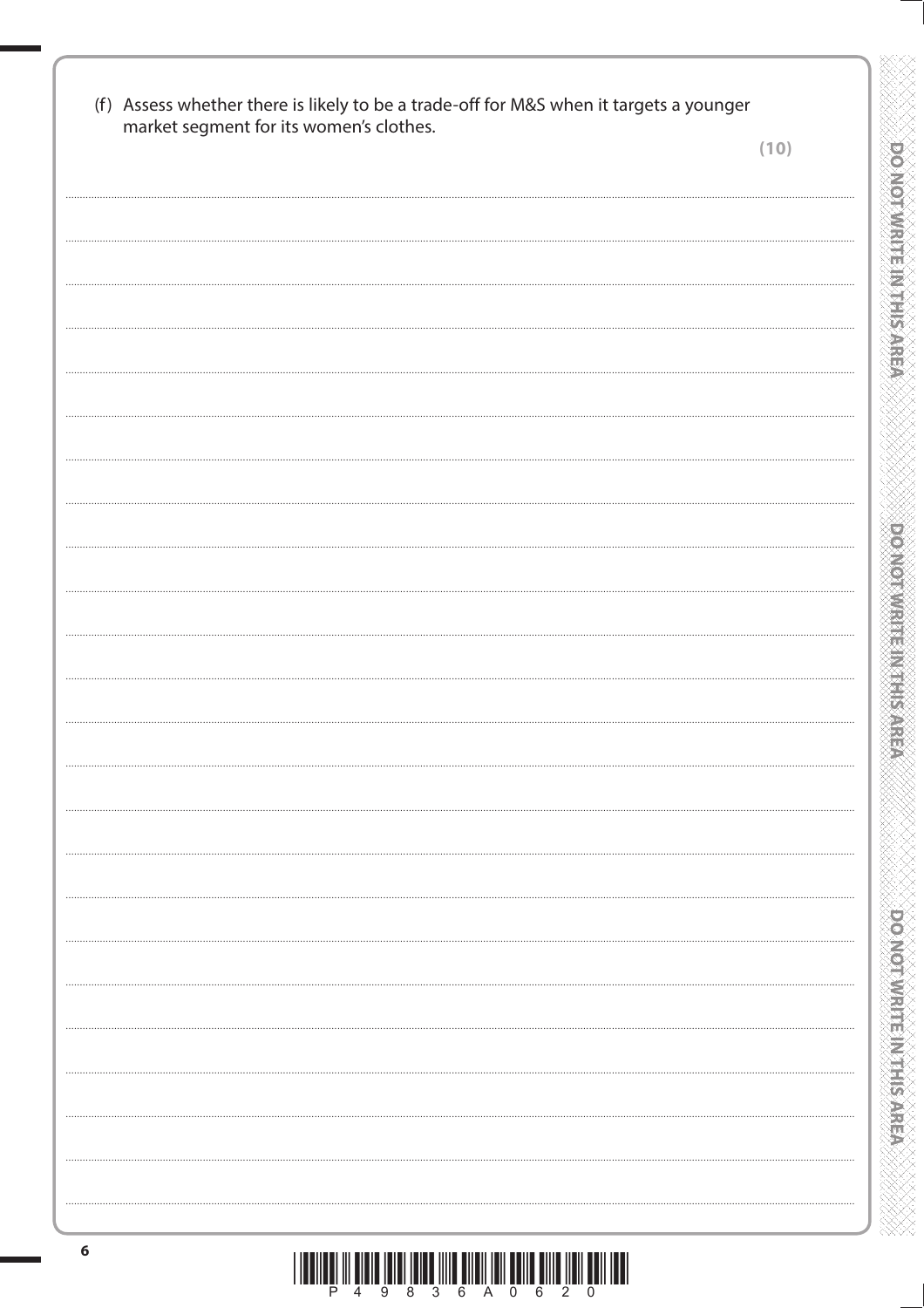| <b>DO NOT WRITE NTHSAREA</b>     |                                       |
|----------------------------------|---------------------------------------|
|                                  |                                       |
|                                  |                                       |
|                                  |                                       |
|                                  |                                       |
|                                  |                                       |
|                                  |                                       |
|                                  |                                       |
|                                  |                                       |
|                                  |                                       |
|                                  |                                       |
|                                  |                                       |
|                                  |                                       |
|                                  |                                       |
|                                  | (Total for Question 1= 30 marks)      |
|                                  |                                       |
|                                  |                                       |
|                                  |                                       |
|                                  | <b>TOTAL FOR SECTION A = 30 MARKS</b> |
|                                  |                                       |
|                                  |                                       |
|                                  |                                       |
|                                  |                                       |
|                                  |                                       |
|                                  |                                       |
|                                  |                                       |
|                                  |                                       |
|                                  |                                       |
|                                  |                                       |
|                                  |                                       |
|                                  |                                       |
|                                  |                                       |
|                                  |                                       |
|                                  |                                       |
| <b>RELIGION CONTROL</b>          |                                       |
|                                  |                                       |
|                                  |                                       |
|                                  |                                       |
|                                  |                                       |
|                                  |                                       |
|                                  |                                       |
|                                  |                                       |
|                                  |                                       |
|                                  |                                       |
|                                  |                                       |
|                                  |                                       |
| Õ                                |                                       |
|                                  |                                       |
|                                  |                                       |
|                                  |                                       |
|                                  |                                       |
|                                  |                                       |
|                                  |                                       |
|                                  |                                       |
|                                  |                                       |
|                                  |                                       |
|                                  |                                       |
|                                  |                                       |
| <b>DO NOT WRITE IN THIS AREA</b> |                                       |
|                                  |                                       |
|                                  |                                       |
|                                  |                                       |
|                                  |                                       |
|                                  |                                       |
|                                  |                                       |
|                                  |                                       |
|                                  |                                       |
|                                  |                                       |
|                                  |                                       |
|                                  |                                       |
|                                  |                                       |
|                                  |                                       |
|                                  |                                       |
|                                  |                                       |
|                                  |                                       |
|                                  |                                       |
|                                  |                                       |
|                                  |                                       |
|                                  |                                       |
|                                  |                                       |
|                                  |                                       |
|                                  |                                       |
|                                  |                                       |
|                                  |                                       |



 $\overline{7}$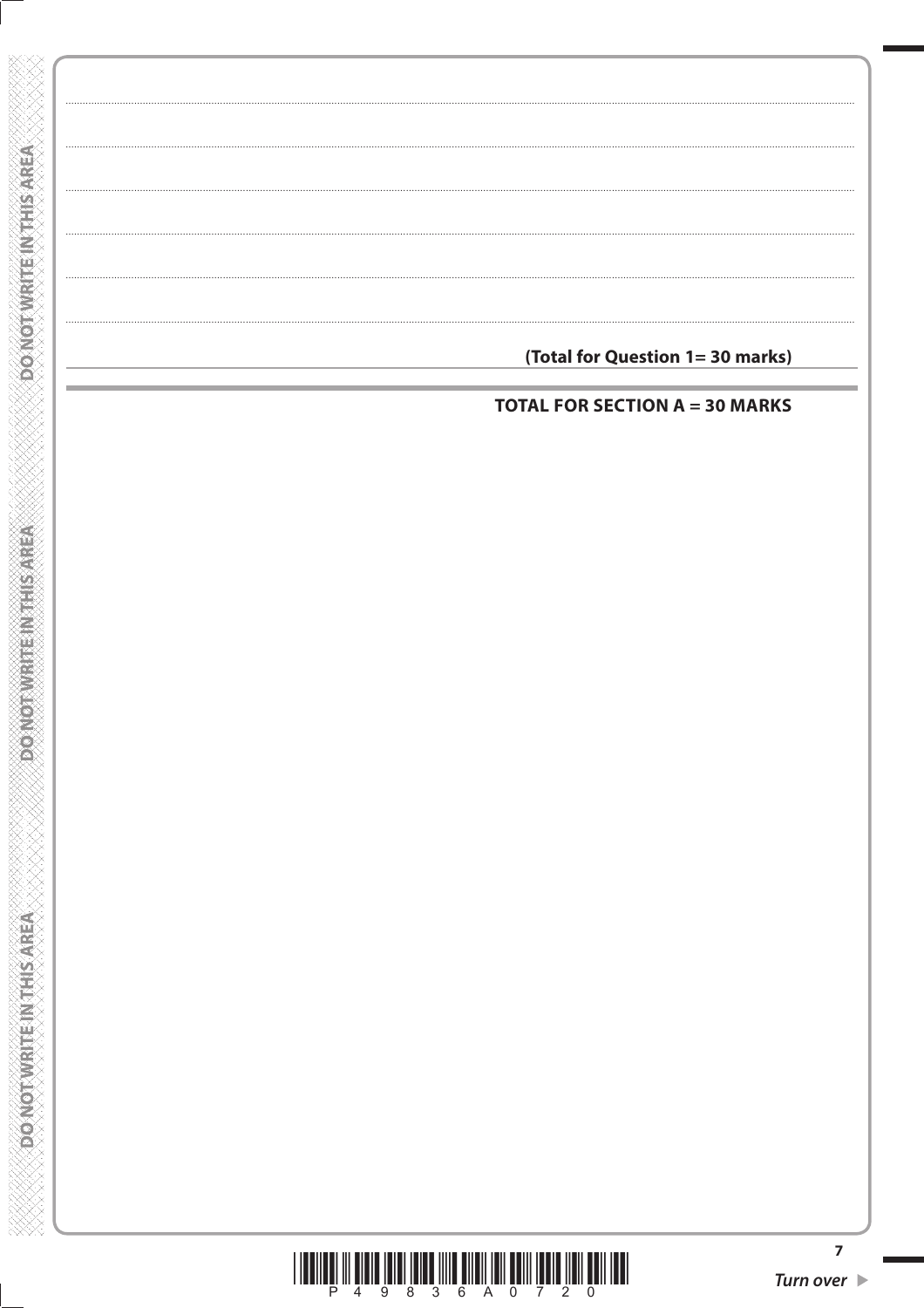## **SECTION B**

# **Read Extract B before answering Question 2.**

## **Write your answers in the spaces provided.**

## **Extract B**

# **Select Service Provider (SSP) to really fly at airports**

At airports and railway stations across Europe and beyond many people will have eaten or drank at restaurants, bars and cafes operated by SSP. SSP is a leading operator of branded food and beverage outlets in travel locations across 29 countries. It operates about 2,000 outlets at 124 airports and 270 railway stations worldwide.

Some brands belong exclusively to SSP such as Millie's Cookies, Upper Crust and Caffé Ritazza, but SSP also operates franchises for well-known names such as Nando's, Burger King and Starbucks.

SSP has been successful since becoming a public limited company in 2014 and has a strong plan to expand. 44% of its revenue comes from the UK, with Asia and the Middle East offering the biggest potential for growth.

Today SSP has about 300 brands. In line with changing customer tastes, many serve healthier, premium food.

> (Source: adapted from 'Food Outlet firm to really fly at airports abroad' by Joanne Hart, The Mail on Sunday, 4 October 2015)



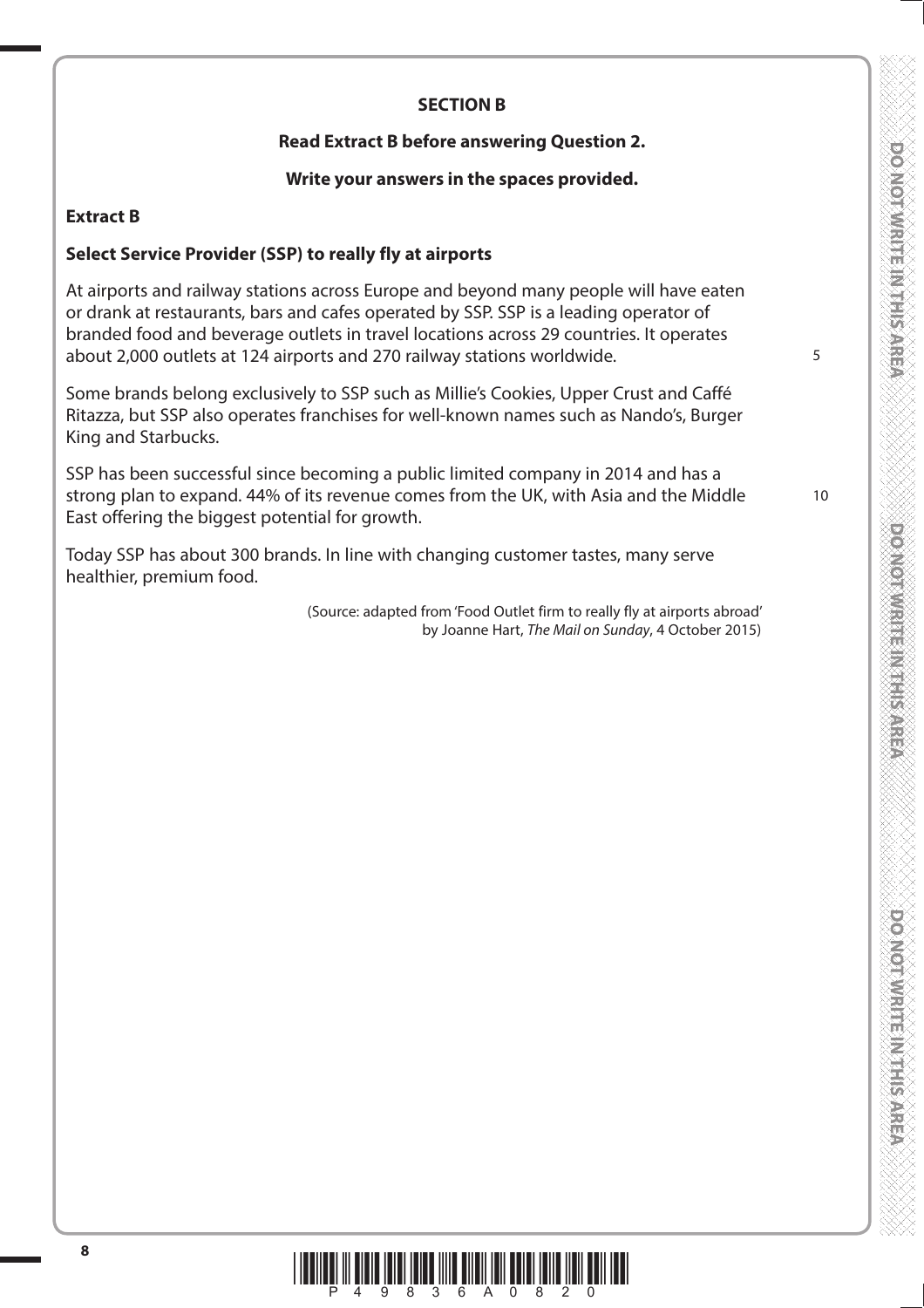| 2 (a) What is meant by public limited company?          | (2) |
|---------------------------------------------------------|-----|
|                                                         |     |
| (b) What is meant by a franchise?                       | (2) |
| (c) Explain how a flexible workforce might benefit SSP. | (4) |
|                                                         |     |
|                                                         |     |
|                                                         |     |
|                                                         |     |
|                                                         |     |

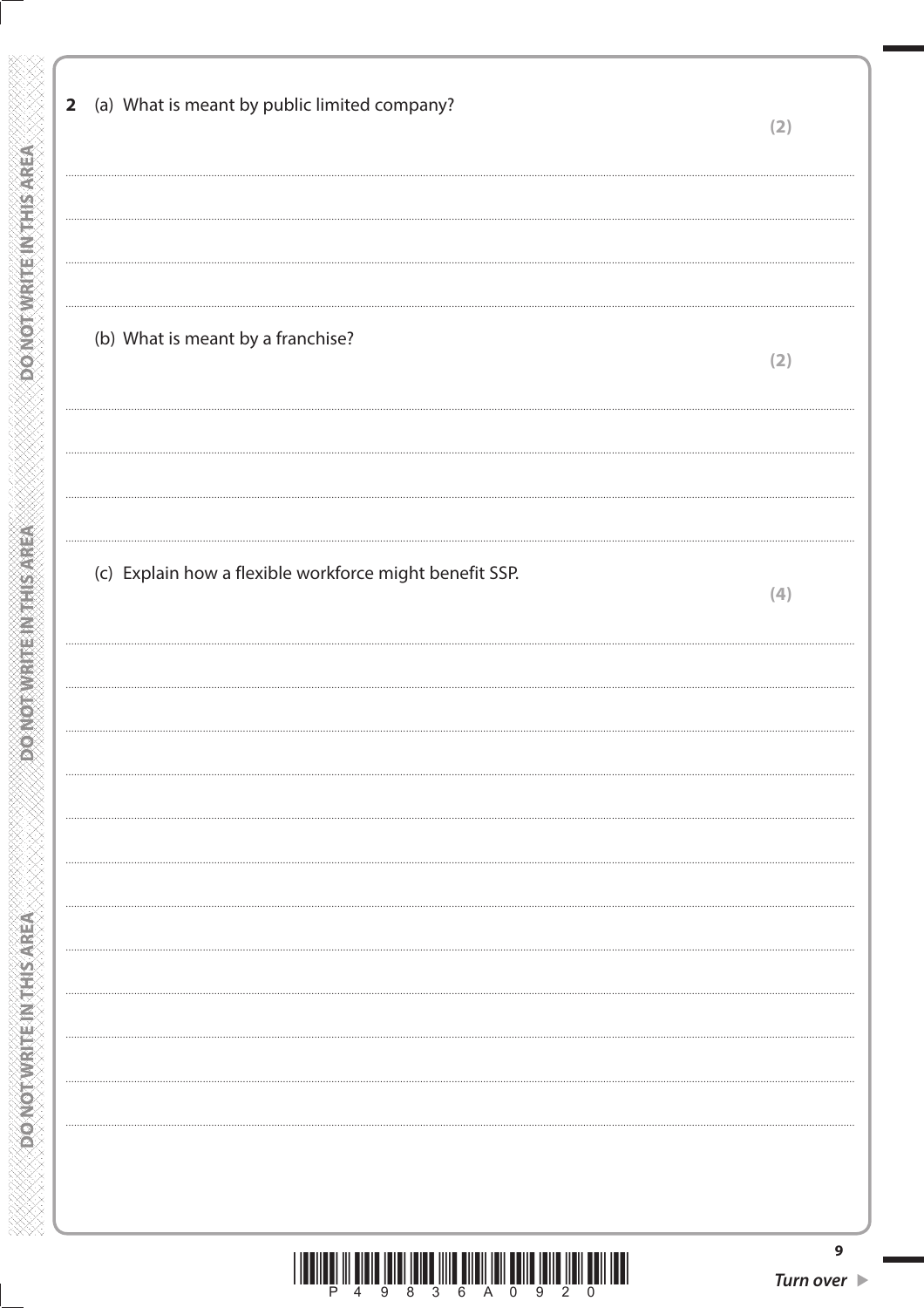| (d) Construct a supply and demand diagram to illustrate the likely impact of |
|------------------------------------------------------------------------------|
| changing consumer tastes on Burger King.                                     |

XX.

XXXXX

 $\stackrel{\times}{\scriptstyle\!\times}$ 

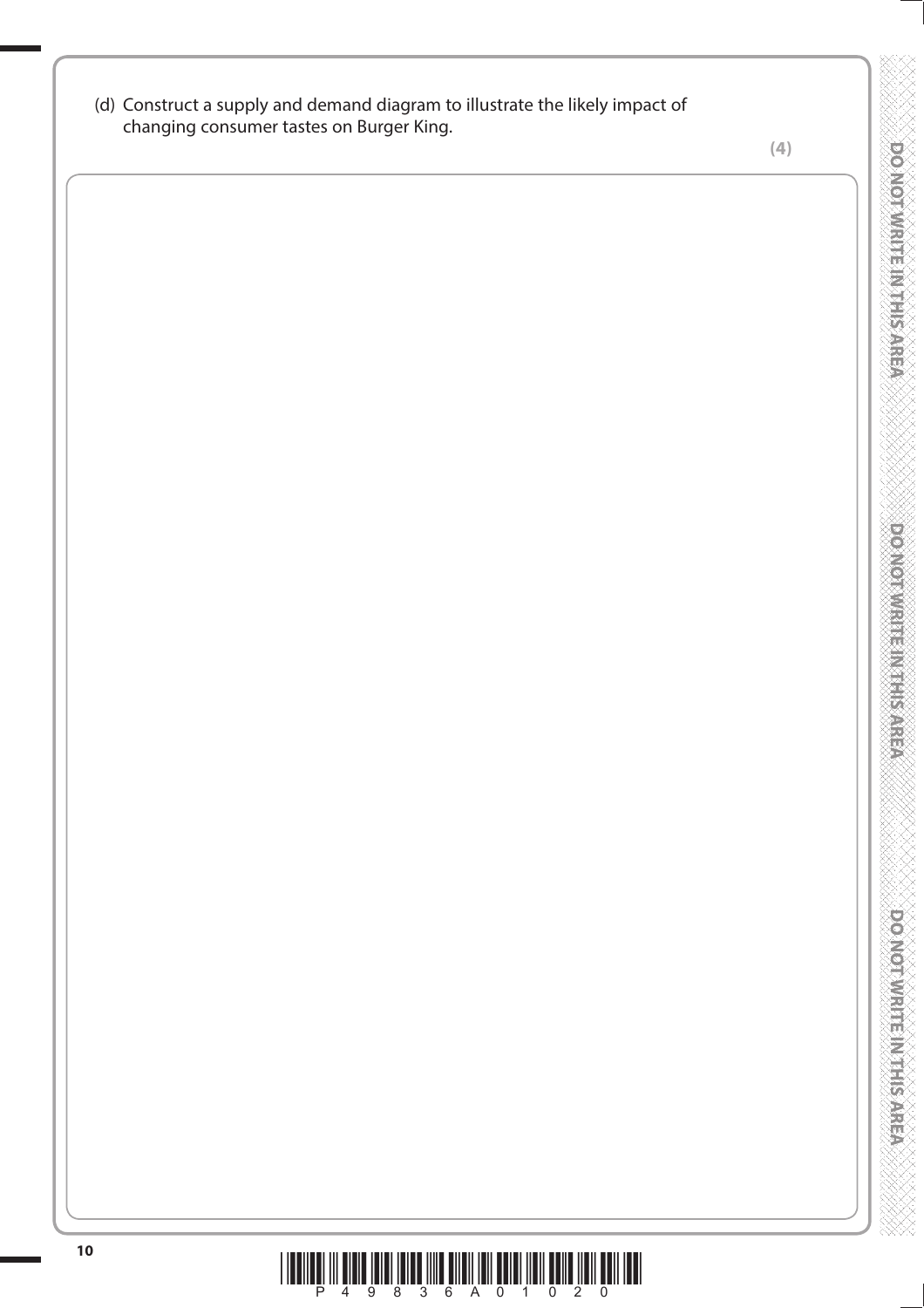|                                 | (e) Assess two benefits to SSP of operating franchises. | (8) |
|---------------------------------|---------------------------------------------------------|-----|
|                                 |                                                         |     |
| <b>DO NOT WRITE INTHIS AREA</b> |                                                         |     |
|                                 |                                                         |     |
|                                 |                                                         |     |
|                                 |                                                         |     |
|                                 |                                                         |     |
|                                 |                                                         |     |
|                                 |                                                         |     |
|                                 |                                                         |     |
|                                 |                                                         |     |
|                                 |                                                         |     |
|                                 |                                                         |     |
|                                 |                                                         |     |
|                                 |                                                         |     |
| <b>POSTORY CONTRACTOR</b>       |                                                         |     |
|                                 |                                                         |     |
|                                 |                                                         |     |
|                                 |                                                         |     |
|                                 |                                                         |     |
|                                 |                                                         |     |
|                                 |                                                         |     |
|                                 |                                                         |     |
|                                 |                                                         |     |
|                                 |                                                         |     |
|                                 |                                                         |     |
| <b>DO NOT WRITEIN THIS AREA</b> |                                                         |     |
|                                 |                                                         |     |
|                                 |                                                         |     |
|                                 |                                                         | 11  |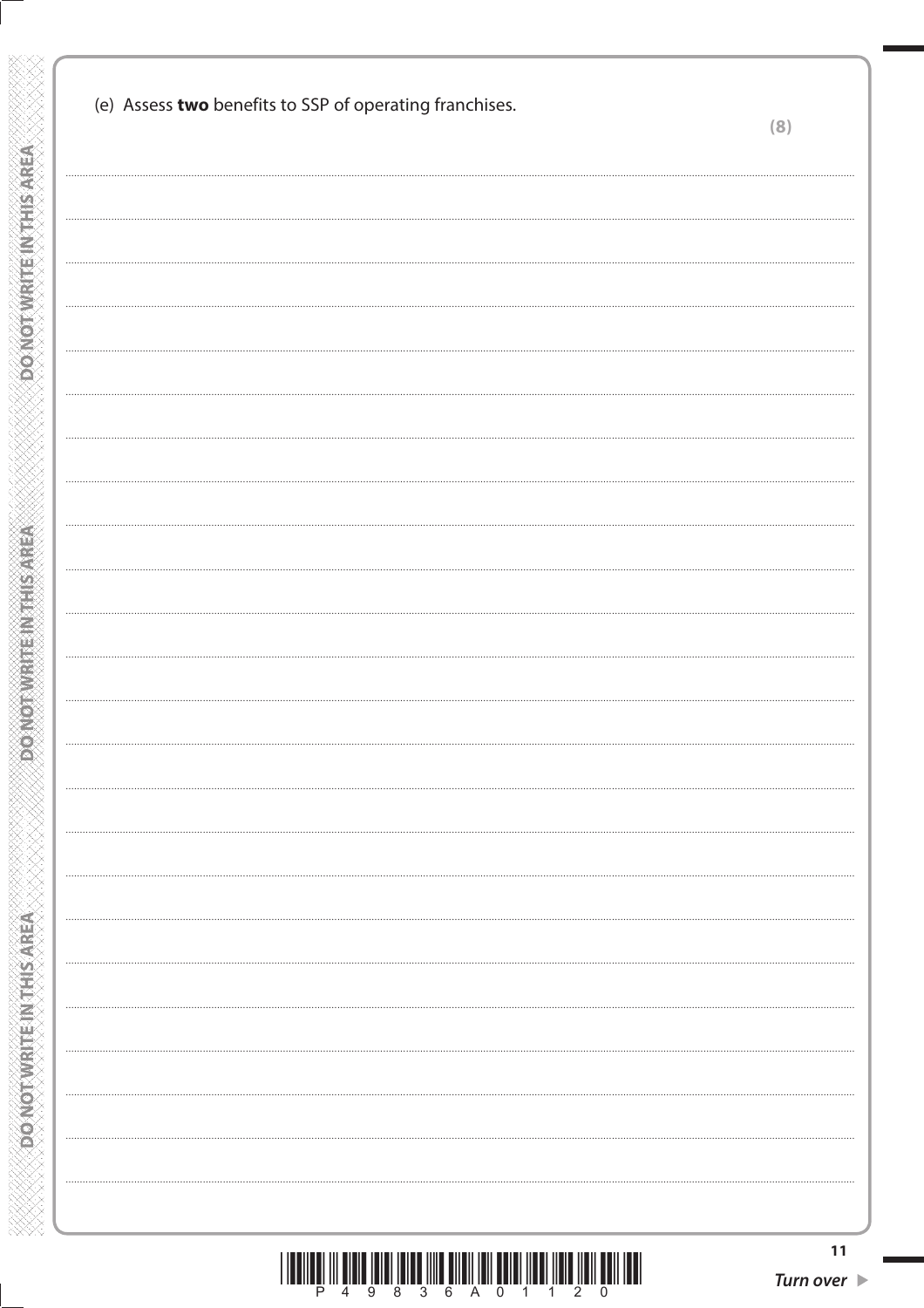| techniques to motivate employees. | (f) Assess the likely benefits to a company, such as SSP, of using non-financial |      |
|-----------------------------------|----------------------------------------------------------------------------------|------|
|                                   |                                                                                  | (10) |
|                                   |                                                                                  |      |
|                                   |                                                                                  |      |
|                                   |                                                                                  |      |
|                                   |                                                                                  |      |
|                                   |                                                                                  |      |
|                                   |                                                                                  |      |
|                                   |                                                                                  |      |
|                                   |                                                                                  |      |
|                                   |                                                                                  |      |
|                                   |                                                                                  |      |
|                                   |                                                                                  |      |
|                                   |                                                                                  |      |
|                                   |                                                                                  |      |
|                                   |                                                                                  |      |
|                                   |                                                                                  |      |
|                                   |                                                                                  |      |
|                                   |                                                                                  |      |
|                                   |                                                                                  |      |
|                                   |                                                                                  |      |
|                                   |                                                                                  |      |
|                                   |                                                                                  |      |
|                                   |                                                                                  |      |
|                                   |                                                                                  |      |
|                                   |                                                                                  |      |
|                                   |                                                                                  |      |
|                                   |                                                                                  |      |
|                                   |                                                                                  |      |
|                                   |                                                                                  |      |
|                                   |                                                                                  |      |
|                                   |                                                                                  |      |
|                                   |                                                                                  |      |
|                                   |                                                                                  |      |
|                                   |                                                                                  |      |
|                                   |                                                                                  |      |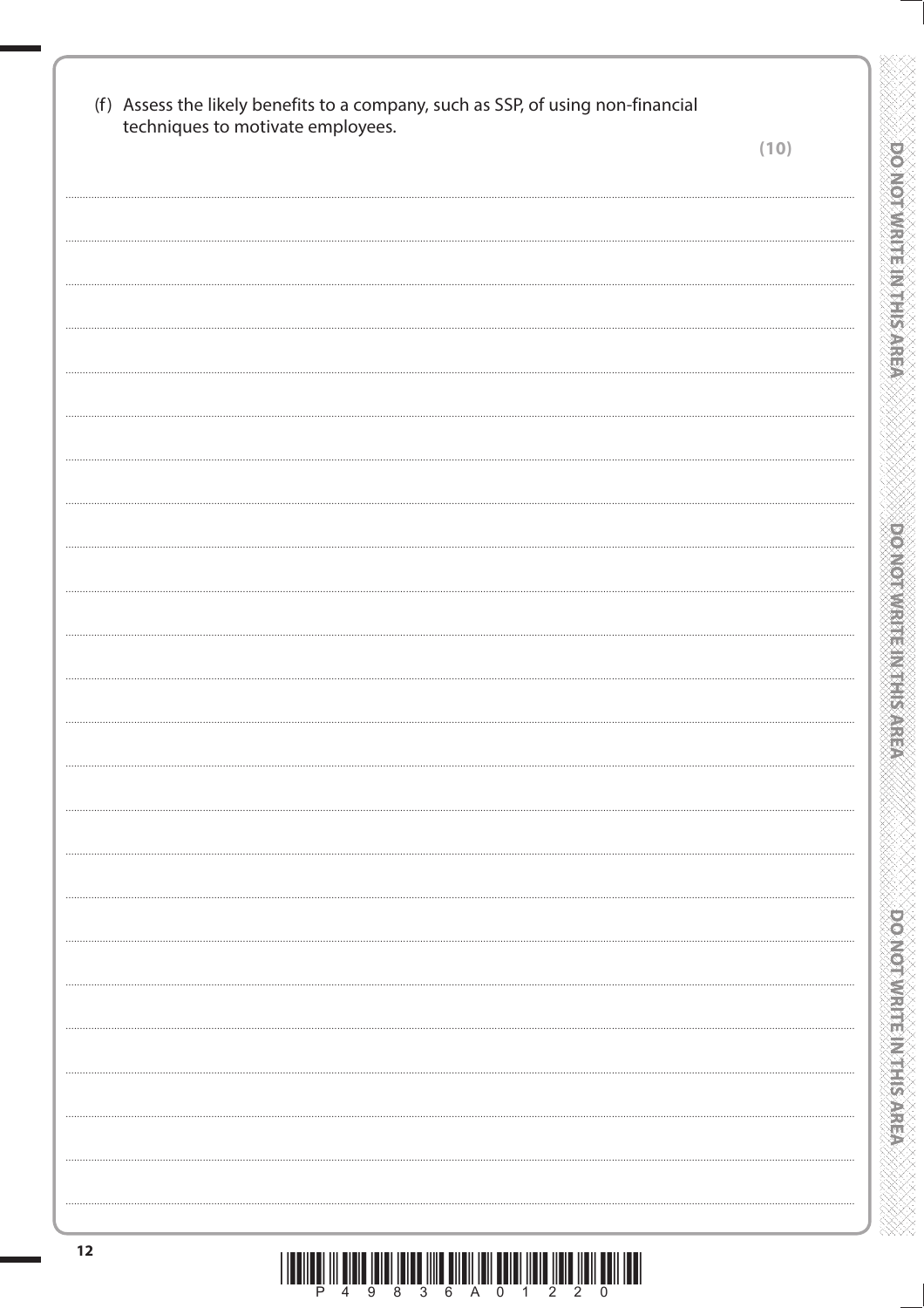|                                | $\cdots$                              |
|--------------------------------|---------------------------------------|
|                                |                                       |
|                                |                                       |
|                                | (Total for Question 2 = 30 marks)     |
| <b>DOMOTAWRIEN MTHSAREA</b>    |                                       |
|                                |                                       |
|                                |                                       |
|                                | <b>TOTAL FOR SECTION B = 30 MARKS</b> |
|                                |                                       |
|                                |                                       |
|                                |                                       |
|                                |                                       |
|                                |                                       |
|                                |                                       |
|                                |                                       |
|                                |                                       |
|                                |                                       |
|                                |                                       |
| <b>CONTRACTOR</b>              |                                       |
|                                |                                       |
|                                |                                       |
|                                |                                       |
|                                |                                       |
|                                |                                       |
|                                |                                       |
|                                |                                       |
|                                |                                       |
|                                |                                       |
|                                |                                       |
|                                |                                       |
|                                |                                       |
|                                |                                       |
|                                |                                       |
|                                |                                       |
|                                |                                       |
|                                |                                       |
|                                |                                       |
| Ă                              |                                       |
|                                |                                       |
|                                |                                       |
|                                |                                       |
|                                |                                       |
|                                |                                       |
|                                |                                       |
|                                |                                       |
|                                |                                       |
|                                |                                       |
|                                |                                       |
|                                |                                       |
|                                |                                       |
|                                |                                       |
|                                |                                       |
|                                |                                       |
|                                |                                       |
|                                |                                       |
|                                |                                       |
|                                |                                       |
|                                |                                       |
|                                |                                       |
|                                |                                       |
|                                |                                       |
|                                |                                       |
|                                |                                       |
|                                |                                       |
|                                |                                       |
| <b>DO NOTWRITE INTHIS AREA</b> |                                       |
|                                |                                       |
|                                |                                       |
|                                |                                       |
|                                |                                       |
|                                |                                       |
|                                |                                       |
|                                |                                       |
|                                |                                       |
|                                |                                       |
|                                |                                       |

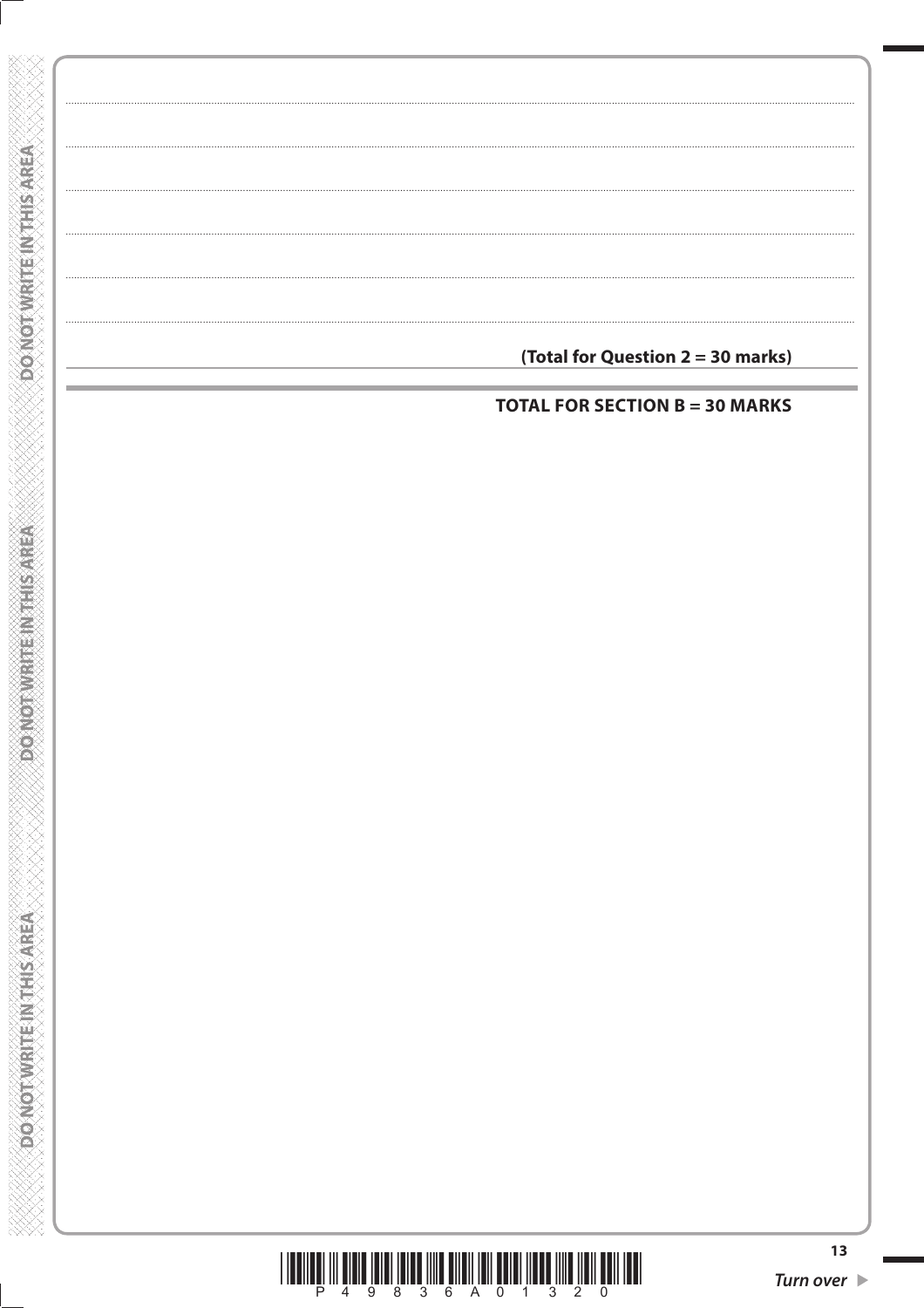# **SECTION C**

# **Read Extract C before answering Question 3.**

#### **Write your answer in the space provided.**

## **Extract C**

## **Maria Allen Boutique**

Combining creativity with ethics has proved a powerful mix for Maria Allen, whose business Maria Allen Boutique counts the British Museum and David Cameron as clients. Maria has created a business that stands out in a competitive market.

A champion of the Made-in-Britain slogan, Maria's business creates beautiful and sustainable gifts and products by reclaiming old wood to handcraft personalised and unique merchandise.

Launched with just a couple of hundred pounds, she sold her handmade jewellery from Etsy, an e-commerce website, and began generating a profit from day one.

The business, which is based in Brighton, now has a growing team of staff, an online retail channel and sells to over 70 stockists worldwide as well as having exclusive partnerships with the British Museum, Tate Galleries and the Royal Academy of Arts.

The company initially found popularity with its individually designed love letter necklaces and envelope cufflinks, and has now expanded its product range from jewellery to wedding, homeware and accessory collections.

> (Source: adapted from http://startups.co.uk/young-entrepreneursmaria-allen-maria-allen-boutique/)

5

**DOMORATIVE IN THE MARKET** 

**DOOMORAL RESERVED IS A FEMALE** 

**DOMOTOWRITER/STEPS/2012** 

10

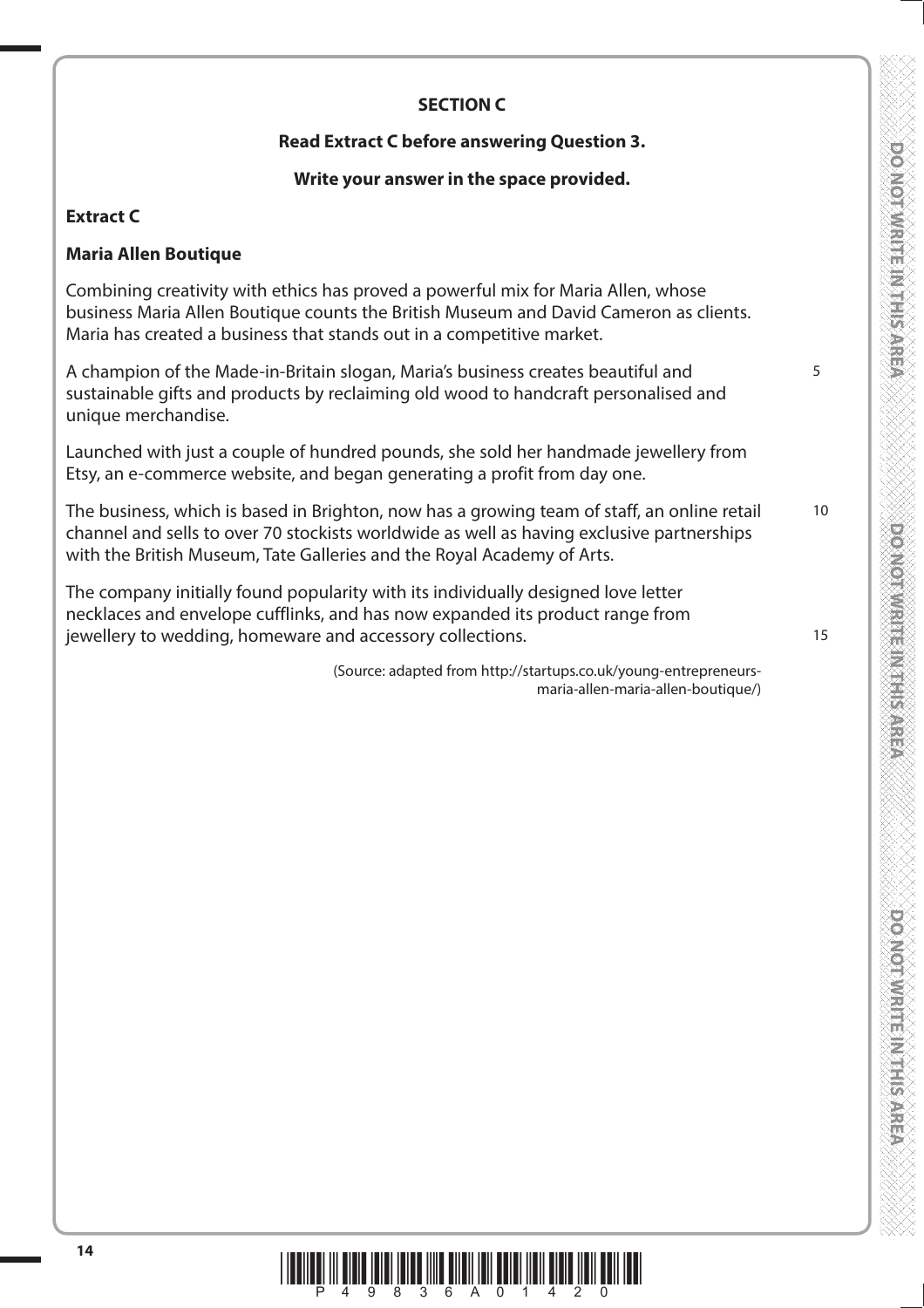| $\mathbf{3}$ | could focus on ethical sourcing or cost minimisation.<br>Evaluate these two options and recommend which option would help Maria Allen |      |
|--------------|---------------------------------------------------------------------------------------------------------------------------------------|------|
|              | meet her sales target.                                                                                                                | (20) |
|              |                                                                                                                                       |      |
|              |                                                                                                                                       |      |
|              |                                                                                                                                       |      |
|              |                                                                                                                                       |      |
|              |                                                                                                                                       |      |
|              |                                                                                                                                       |      |
|              |                                                                                                                                       |      |
|              |                                                                                                                                       |      |
|              |                                                                                                                                       |      |
|              |                                                                                                                                       |      |
|              |                                                                                                                                       |      |
|              |                                                                                                                                       |      |
|              |                                                                                                                                       |      |
|              |                                                                                                                                       |      |
|              |                                                                                                                                       |      |
|              |                                                                                                                                       |      |
|              |                                                                                                                                       |      |
|              |                                                                                                                                       |      |
|              |                                                                                                                                       |      |
|              |                                                                                                                                       |      |
|              |                                                                                                                                       |      |
|              |                                                                                                                                       |      |
|              |                                                                                                                                       |      |
|              |                                                                                                                                       |      |
|              |                                                                                                                                       |      |
|              |                                                                                                                                       |      |

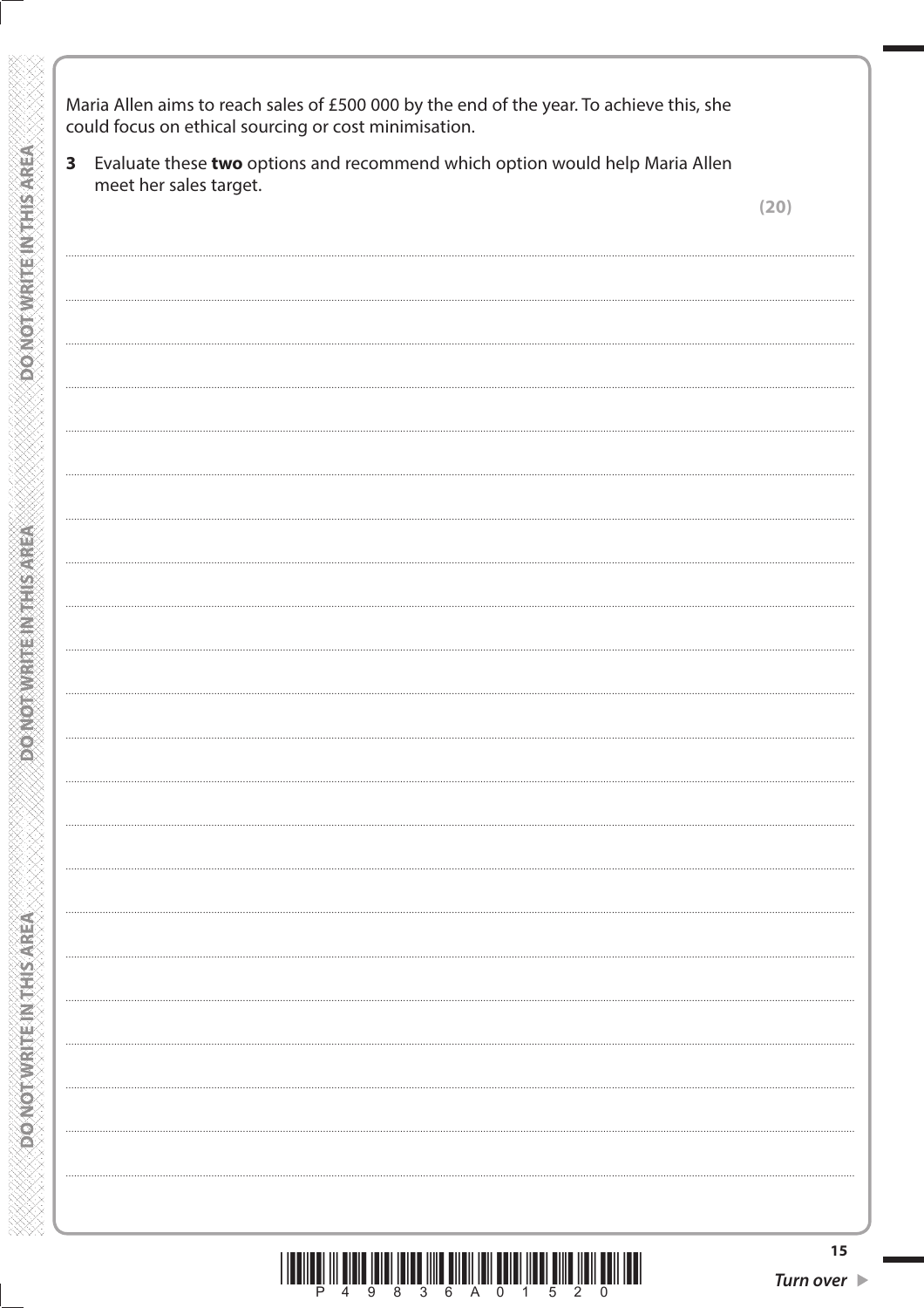|  |  | <b>PO NOTANRATE NATH SYRE</b> |
|--|--|-------------------------------|
|  |  |                               |
|  |  |                               |
|  |  | onomic text and text          |
|  |  |                               |
|  |  |                               |
|  |  | <b>DOMOTHER METHODS</b>       |
|  |  |                               |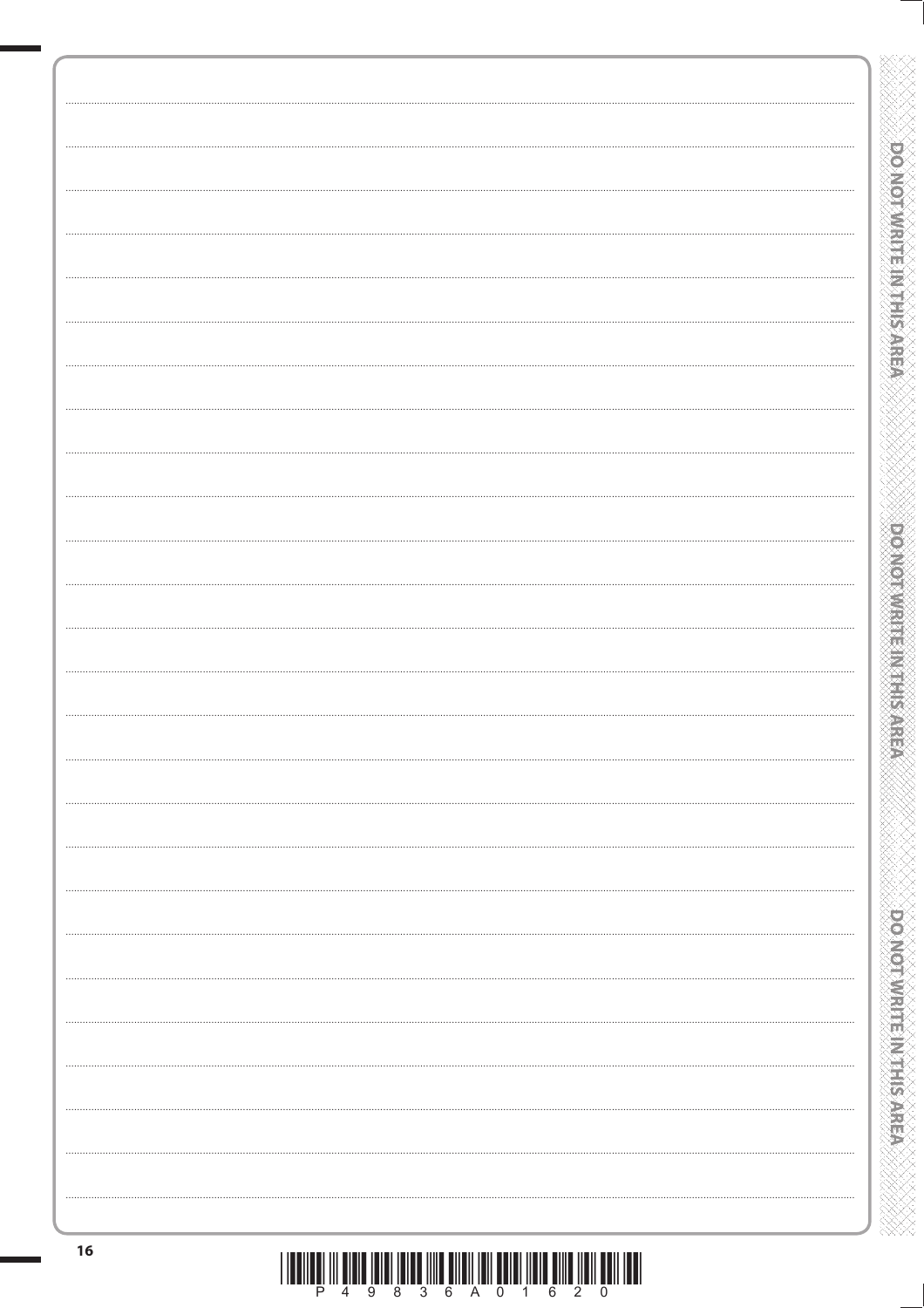| <b>DO MOTHMATH NATISAREA</b> |                                       |
|------------------------------|---------------------------------------|
|                              |                                       |
|                              |                                       |
|                              |                                       |
|                              |                                       |
|                              |                                       |
|                              |                                       |
|                              |                                       |
|                              |                                       |
|                              |                                       |
|                              |                                       |
|                              |                                       |
|                              |                                       |
|                              |                                       |
|                              |                                       |
|                              |                                       |
|                              |                                       |
|                              |                                       |
|                              |                                       |
|                              |                                       |
|                              |                                       |
|                              |                                       |
|                              |                                       |
|                              |                                       |
|                              |                                       |
|                              |                                       |
|                              |                                       |
|                              |                                       |
|                              |                                       |
|                              |                                       |
|                              |                                       |
|                              |                                       |
|                              |                                       |
|                              |                                       |
|                              |                                       |
|                              |                                       |
|                              |                                       |
|                              |                                       |
|                              |                                       |
|                              |                                       |
|                              |                                       |
|                              |                                       |
|                              |                                       |
|                              | (Total for Question 3 = 20 marks)     |
|                              |                                       |
|                              |                                       |
|                              |                                       |
|                              |                                       |
|                              |                                       |
|                              | <b>TOTAL FOR SECTION C = 20 MARKS</b> |
|                              |                                       |
|                              | <b>TOTAL FOR PAPER = 80 MARKS</b>     |
|                              |                                       |
| <b>TOTAL TEST PRODUCT</b>    |                                       |
|                              |                                       |
|                              |                                       |
|                              |                                       |
| Ã                            |                                       |
|                              |                                       |
|                              |                                       |
|                              |                                       |
|                              |                                       |
|                              |                                       |
|                              |                                       |
|                              |                                       |
|                              |                                       |
|                              |                                       |
|                              |                                       |
|                              |                                       |
|                              |                                       |
|                              |                                       |
|                              |                                       |
|                              |                                       |
|                              |                                       |
|                              |                                       |
|                              |                                       |
|                              |                                       |
|                              |                                       |
|                              |                                       |
|                              |                                       |
|                              |                                       |
|                              |                                       |
|                              |                                       |
|                              |                                       |
|                              |                                       |
|                              |                                       |
|                              |                                       |
|                              |                                       |
|                              |                                       |
|                              |                                       |
|                              |                                       |
| DO NOT WRITE IN THIS AREA    |                                       |
|                              |                                       |
|                              |                                       |
|                              |                                       |
|                              |                                       |
|                              |                                       |
|                              |                                       |
|                              |                                       |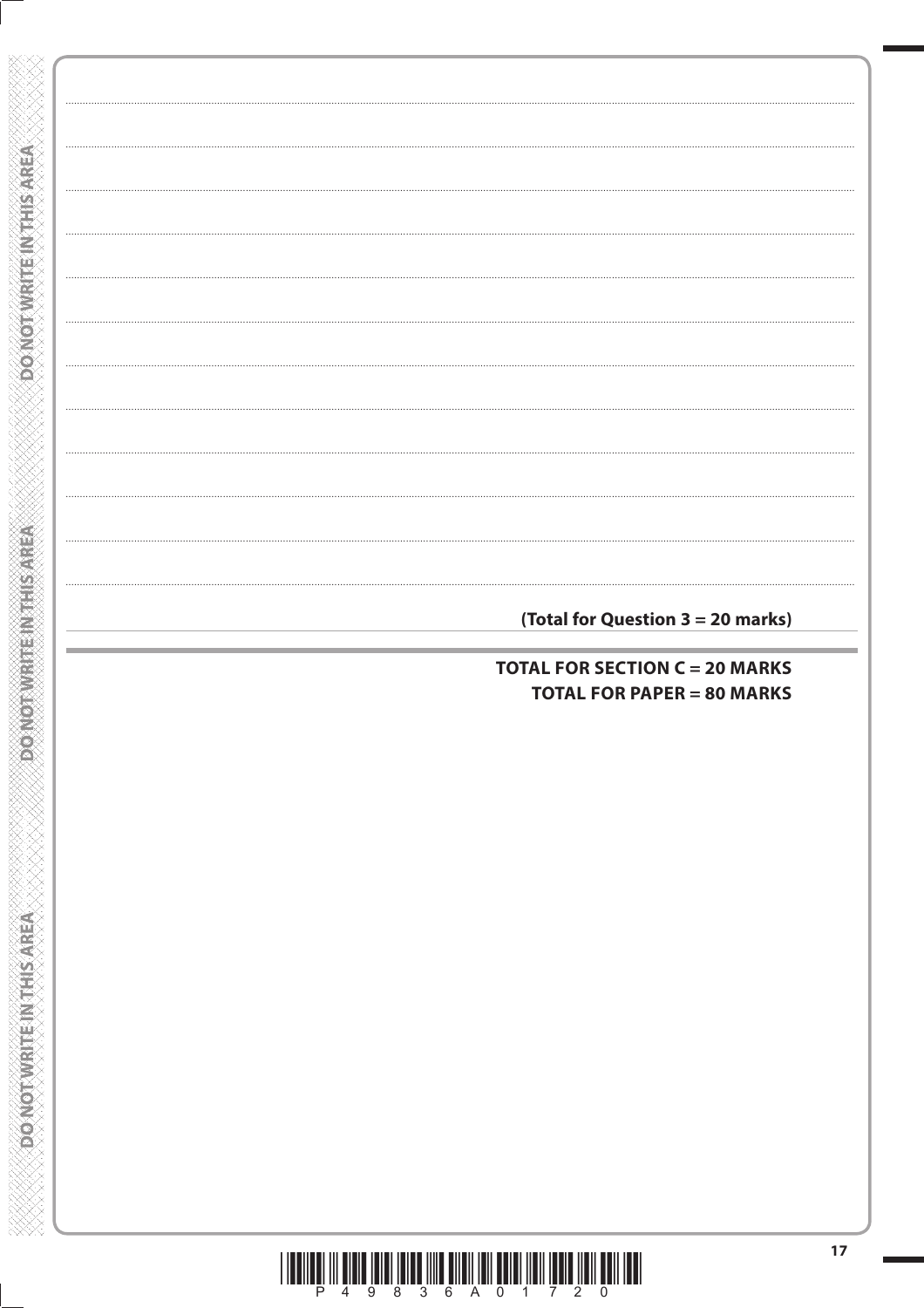

XXXXX



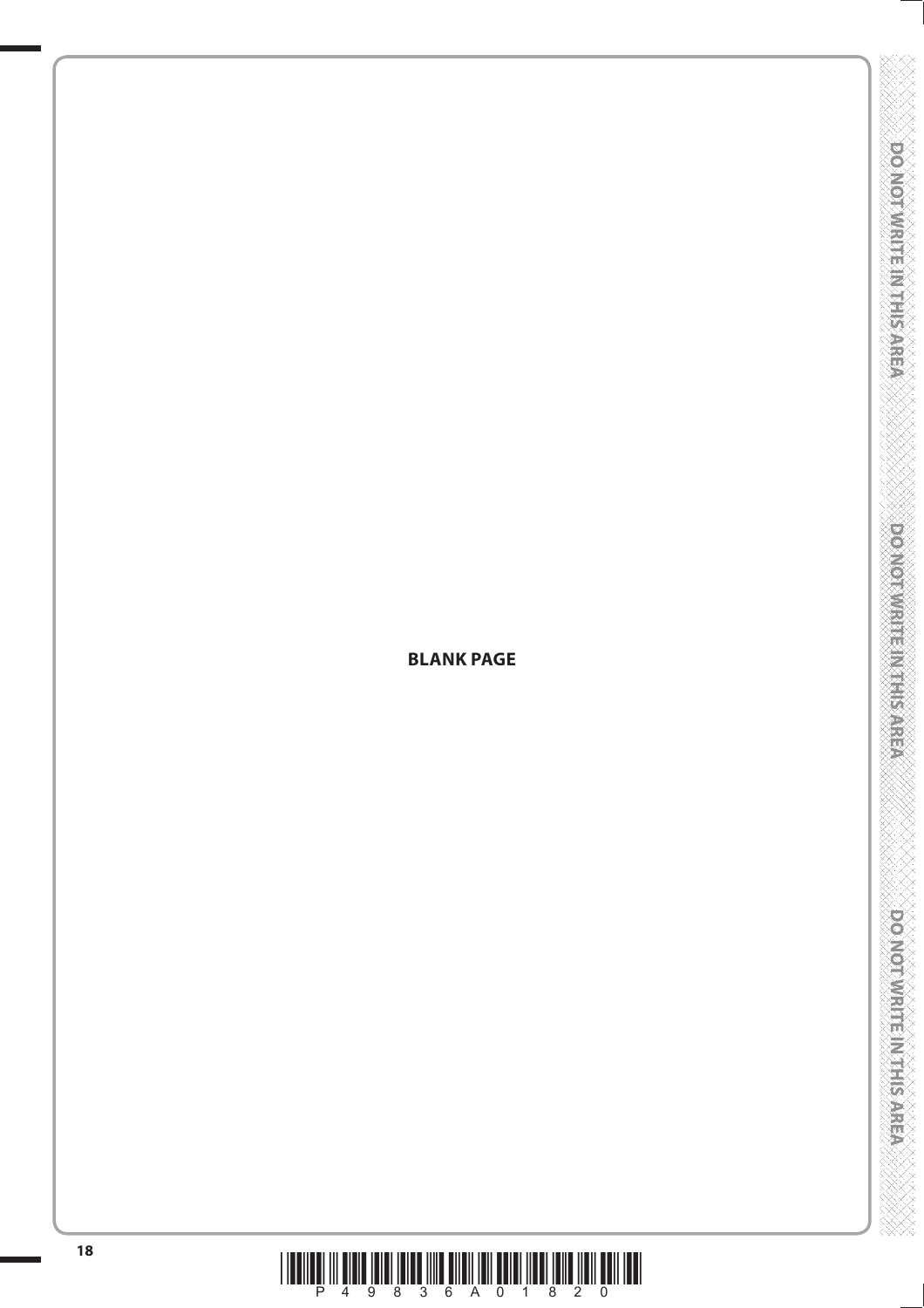

**DONOTWEIT NUTHSAREA** 

**BLANK PAGE**